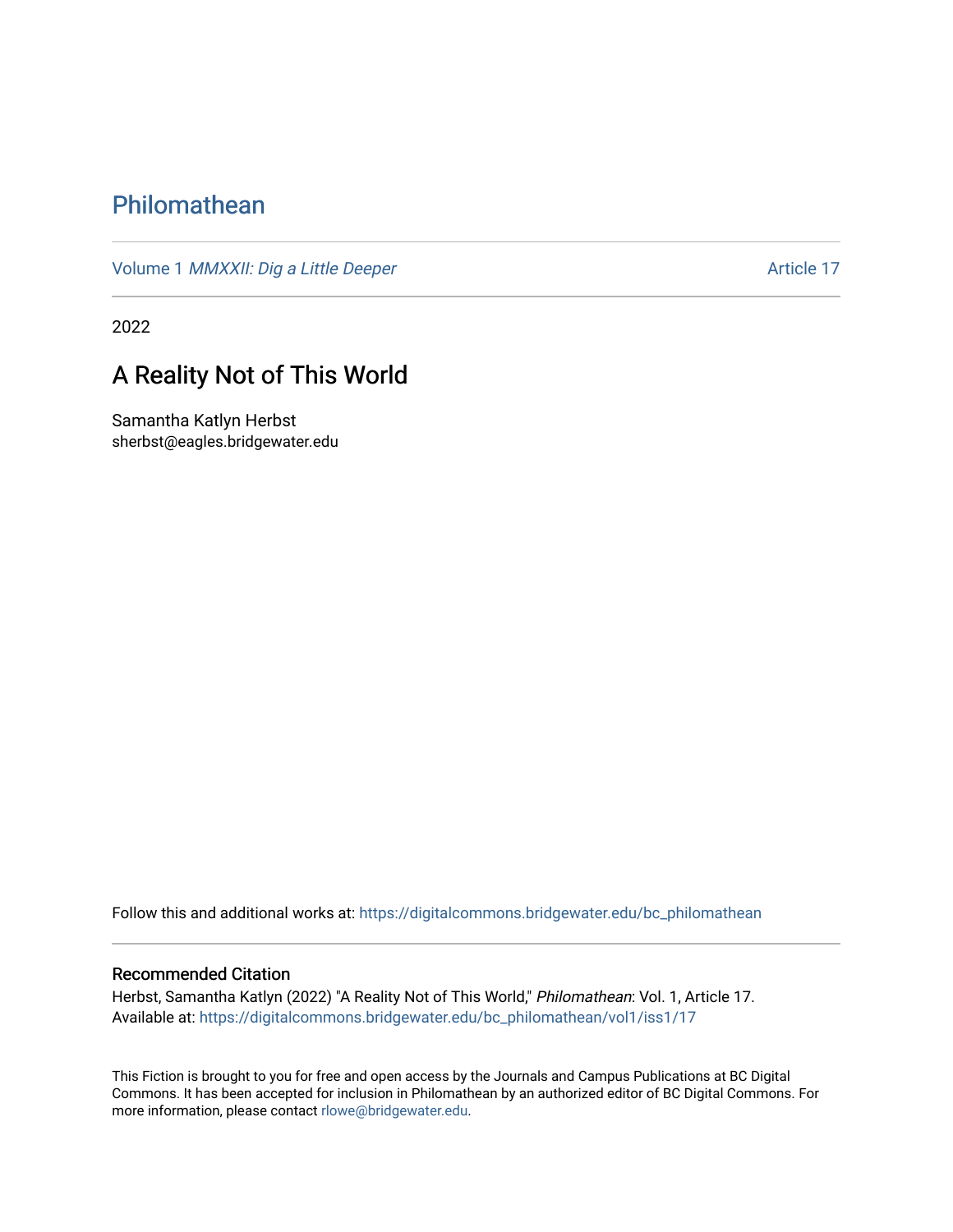## **A Reality Not of This World**

*By Samantha Katlyn Herbst*

"Get your head out of the clouds. You need to spend time on the ground so you can make friends and grow."

Staring at my therapist, I almost laughed. Though I was barely five, I wanted nothing to do with the world and spent hours lost within my mind. The only time I wasn't in my head was when I was reading, or when I was playing with my only friend. Just like me, he rarely spent time with his feet on the ground. We were the outcasts in our kindergarten class, but we really didn't care and carried on. When he went to a neighboring school, however, we rarely spent time on earth.

"Alright, I get you don't want to talk much, but come on, kid. You've got to work with me here." Still, I refused to respond. "They told me you had difficultly socializing with your peers, and that you barely speak."

Staring at him, I laughed. "I'd rather read."

He took his head. "Katlyn, you can't be reading in class when your classmates are in the middle of learning. You have to be listening and doing classwork."

"I already finished it." I spoke defiantly. Mrs. Slack already treated me like I wasn't worth it. She made me sit there and stare at the board when I was done. He wasn't going to force me to do the same.

He crossed his arms. "That wasn't what Mrs. Slack told your parents." He sighed when I refused to answer. "Why are you lying?"

At that, I hissed. "She lies. She put me in the back of the back at a small table all by myself. She hates me."

Blinking, he looked amazed. After all, that was the most I ever spoke to him. "No one hates you, Katlyn. That's all in your head."

I hugged my puppy against my chest. The one Nana and John called Dodo. The one I had yet to name. The therapist watched as I hugged my only comfort. Why he was my only comfort was unknown to me. But when I noticed his reaction, I cringed. Puppy was mine. He couldn't judge me over something as trivial as my stuffed animal. Puppy was mine, and I loved Puppy for what he did for me.

"Yes, she does." I said.

Sighing, my therapist shook his head. "I can't help you if you don't help me."

On the way home, I stared out the window. In my head, I envisioned monsters dragging the damsel in distress to a foreign land where she waits for her knight-in-shining armor to answer her plea. Yet I envisioned myself as the monster. That was how most adults and some of my classmates saw me anyway. So I viewed myself the way most people did. Then my daydreams moved on to my nightmares; being chased down the street to my death; a flying human sent to kidnap me, among other terrors. Yet, the only thing that was firmly planted in reality anymore were my fingers, that gingerly petted Puppy's ears. He didn't force me back into the world of humans though; he was the only one who was genuinely kind.

Mommy's car stopped in front of the house and she opened the door for me. Even still, I didn't see her, but only the world I lived in; though my body reacted naturally on auto-pilot, I would wonder how I got places once my visualized reality would shatter. She knew I was far away from her world. Even though she worried I would run into something, or make it in the world, I seemed to avoid such things.

At dinner, I was silent, like I always was. While I ate, I dreamed of my fantasy world, one which would later fill the pages of my first series ("The Lost Ages Saga"). My world, filled with magic, and hidden civilizations both on this world and far from its reaches, and undiscovered planets and universes.